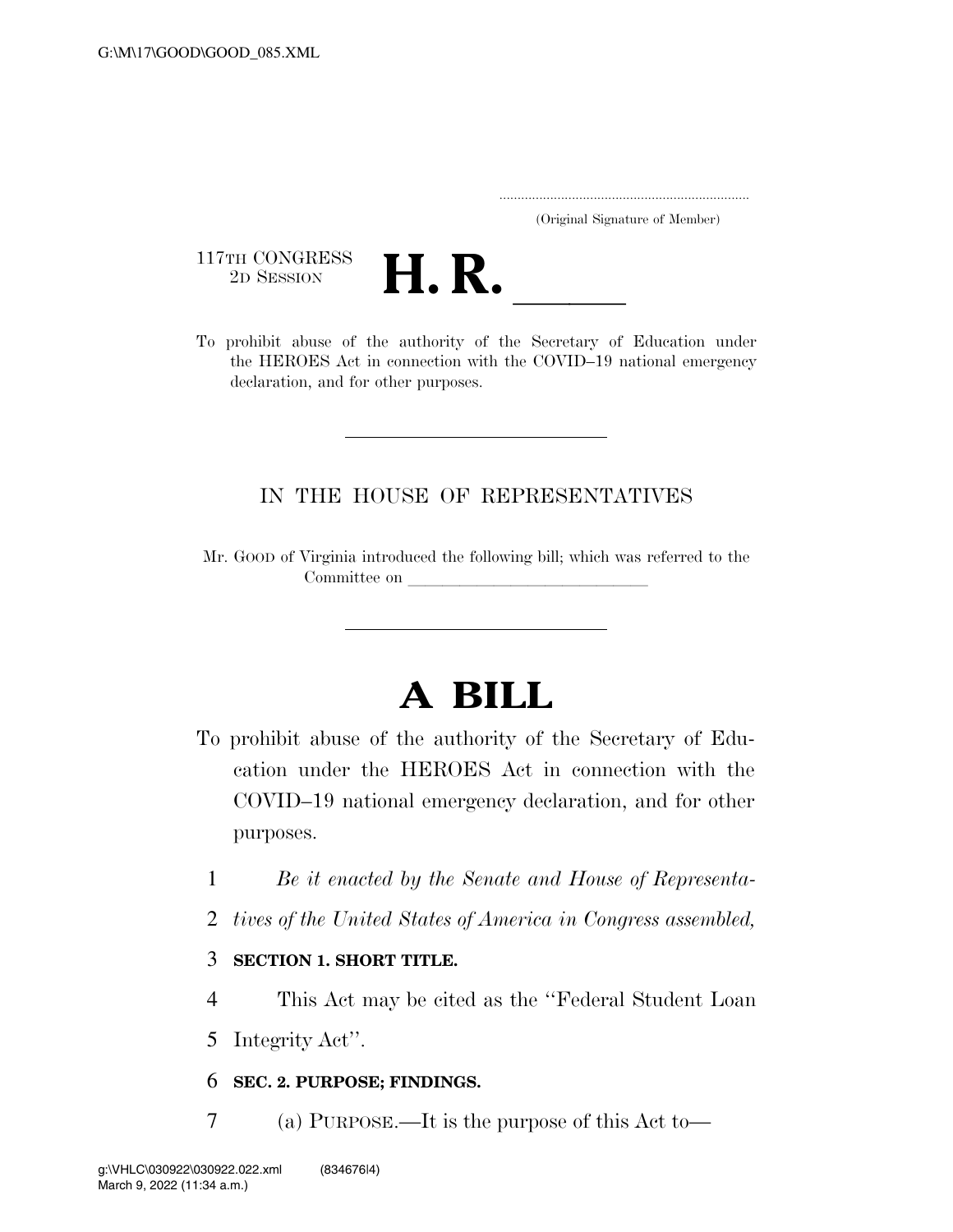| $\mathbf{1}$   | (1) elarify the intent of Congress with respect        |
|----------------|--------------------------------------------------------|
| $\overline{2}$ | to the authorities provided to the Secretary of Edu-   |
| 3              | cation under the Higher Education Relief Opportu-      |
| $\overline{4}$ | nities for Students Act of 2003 (20 U.S.C. 1098bb)     |
| 5              | (in this section referred to as the "HEROES Act");     |
| 6              | and                                                    |
| 7              | (2) prevent further abuse of the Secretary's au-       |
| 8              | thority provided under the HEROES Act in connec-       |
| 9              | tion with the COVID-19 national emergency dec-         |
| 10             | laration.                                              |
| 11             | (b) FINDINGS.—Congress finds the following:            |
| 12             | $(1)$ As of March 13, 2020, there has been a           |
| 13             | moratorium on payments, accrual of interest, and       |
| 14             | collections on all Federal student loans.              |
| 15             | (2) The moratorium is the largest benefit pro-         |
| 16             | vided by taxpayers in the history of the Federal stu-  |
| 17             | dent loan program.                                     |
| 18             | $(3)$ Excluding section 3513 of the CARES Act          |
| 19             | (20 U.S.C. 1001 note), this benefit was not explicitly |
| 20             | authorized by Congress.                                |
| 21             | $(4)$ Since December 4, 2020, the Secretary of         |
| 22             | Education has cited the HEROES Act as the au-          |
| 23             | thority to extend the moratorium on student loan       |
| 24             | payments for "affected individuals", in connection     |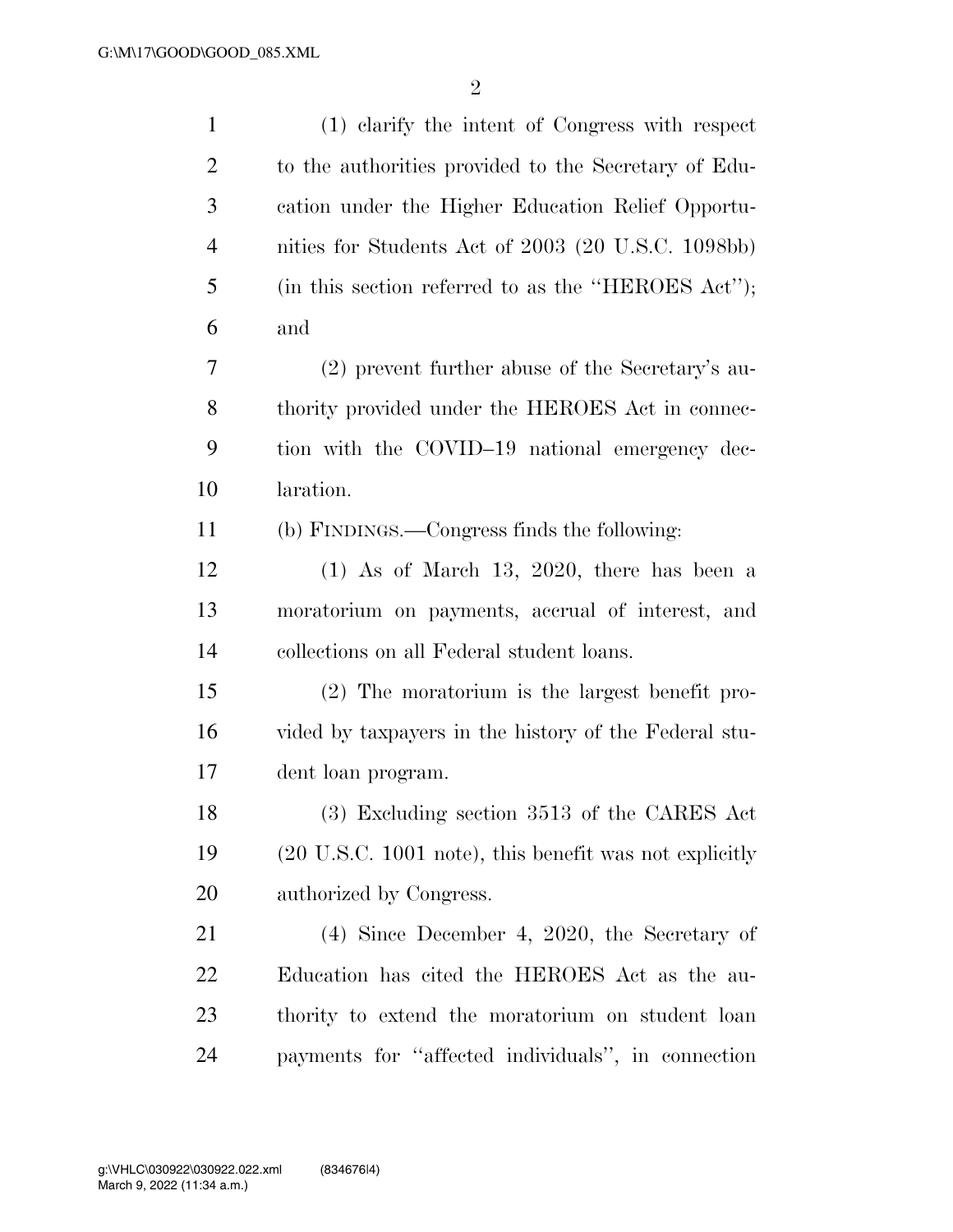with the March 13, 2020, national emergency dec-laration.

 (5) The Secretary has undermined the intent of Congress and abused its authority provided by the HEROES Act to amend statutory provisions of title IV of the Higher Education Act (20 U.S.C. 1070 et seq.) to provide benefits for borrowers beyond those deemed as ''affected individuals''.

#### **SEC. 3. PROHIBITION.**

 The Secretary of Education may not use the author-11 ity under section  $2(a)(1)$  of the Higher Education Relief Opportunities for Students Act of 2003 (20 U.S.C. 13 1098bb(a)(1)) to issue a waiver or modification, or to ex- tend a waiver or modification issued before the effective date of this Act, of any statutory or regulatory provision applicable to the student financial assistance programs under title IV of the Higher Education Act of 1965 (20 U.S.C. 1070 et seq.) in connection with the national emer- gency declared by the President on March 13, 2020, pur- suant to the National Emergencies Act (50 U.S.C. 1601 et seq.) (Proclamation 9994).

#### **SEC. 4. LIMITATION ON WAIVERS AND MODIFICATIONS.**

 Section 2(a)(1) of the Higher Education Relief Op- portunities for Students Act of 2003 (20 U.S.C.  $25 \text{ } 1098 \text{bb}(a)(1)$  is amended